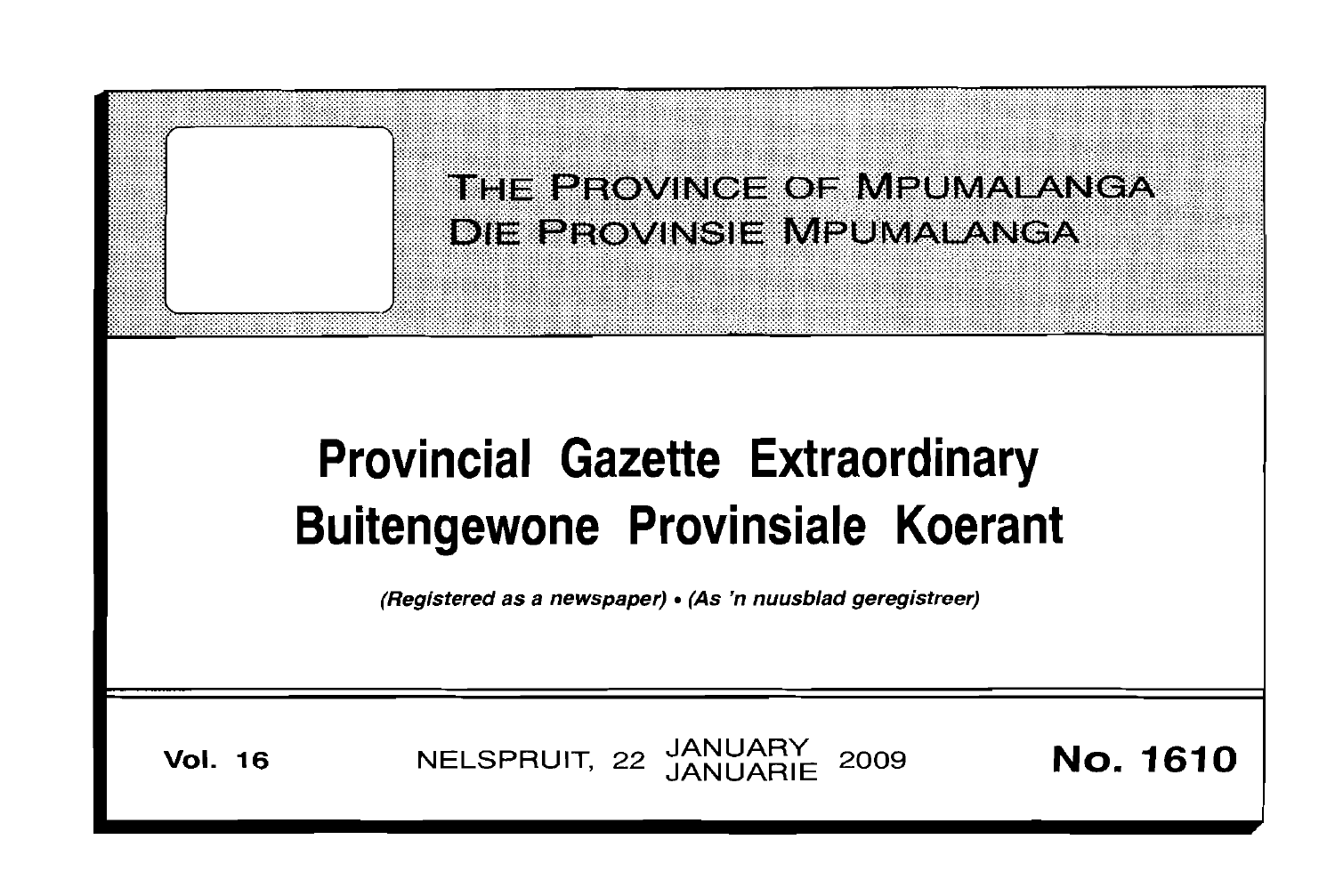No.

# **CONTENTS • INHOUD**

Page Gazette No. No.

#### **LOCAL AUTHORITY NOTICES**

| 12 Town-planning and Townships Ordinance (15/1986): Umjindi Municipal Council: Declaration as an approved |      |
|-----------------------------------------------------------------------------------------------------------|------|
|                                                                                                           | 1610 |
|                                                                                                           | 1610 |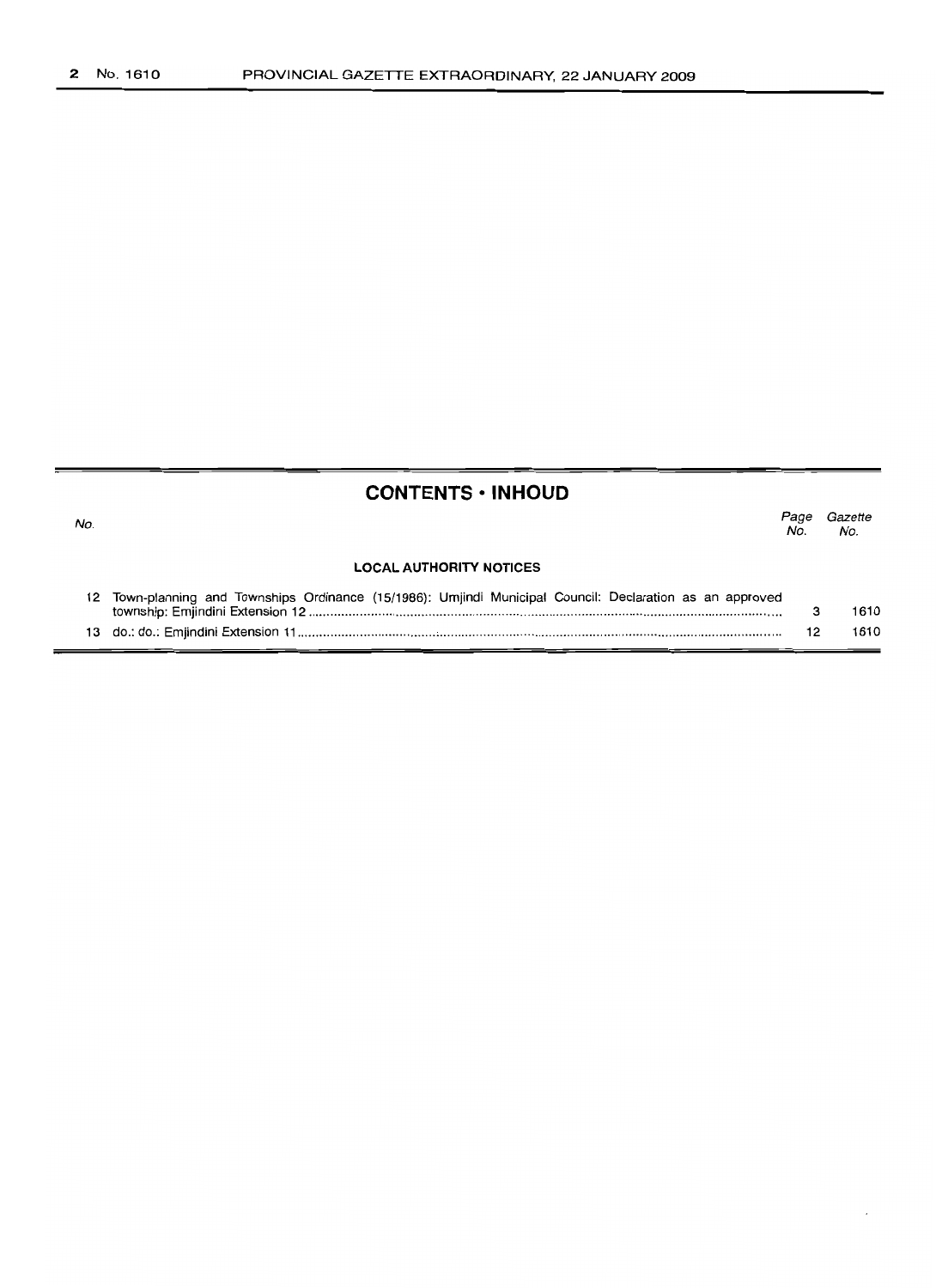# **LOCAL AUTHORITY NOTICES**

### **LOCAL AUTHORITY NOTICE 12**

### DECLARATION AS AN APPROVED TOWNSHIP

The Umjindi Municipal Council hereby declares in terms of section 103(1) of the Town Planning and Townships Ordinance, 1986 (Ord. 15 of 1986), **Emjindini Extension 12** to be an approved township subject to the conditions set out in the Schedule hereto.

### SCHEDULE

**CONDITIONS OF ESTABLISHMENT AS APPLIED FOR BY THE UMJINDI MUNICIPALITY (HEREAFTER CALLED THE APPLICANT I TOWNSHIP OWNER) IN ACCORDANCE WITH THE STIPULATIONS OF CHAPTER 4 OF THE ORDONANCE** ONI **TOWN PLANNING AND TOWNSHIPS, 1986 (ORDINANCE 15 OF 1986) WHICH PERMITTED THE APPLICANT TO CREATE A TOWNSHIP ON A PORTION OF THE REMAINING PORTION 14 OF THE FARM BARBERTON TOWNLANDS 369 REGISTRATION DIVISION** J.U. **MPUMALANGA**

# **1) REQUIREMENTS TO BE COMPLIED WITH BEFORE DECLARATION OF TOWN TO AN APPROVED TOWN**

The Applicant shall comply to the following requirements at his own cost:

a) The following servitude as mentioned in Kroongrondbrief 69/1914

"A portion of the within property - measuring 224 morgen 543,5sq. Roods is subject to a servitude in favour of the Government of the right to layout and maintain a shooting or rifle range as well more fully appear from Notarial Deed No. 45/1914S."

# **2) GENERAL**

- a) The Umjindi Municipality will ensure that the township schema is in order and simultaneous to the declaration of the town to an approved town, ensure that it can be published.
- b) The applicant must comply with the requirements of Section 109(3)(6) and 110 of the Ordinance on Townplanning and Townhips, 1986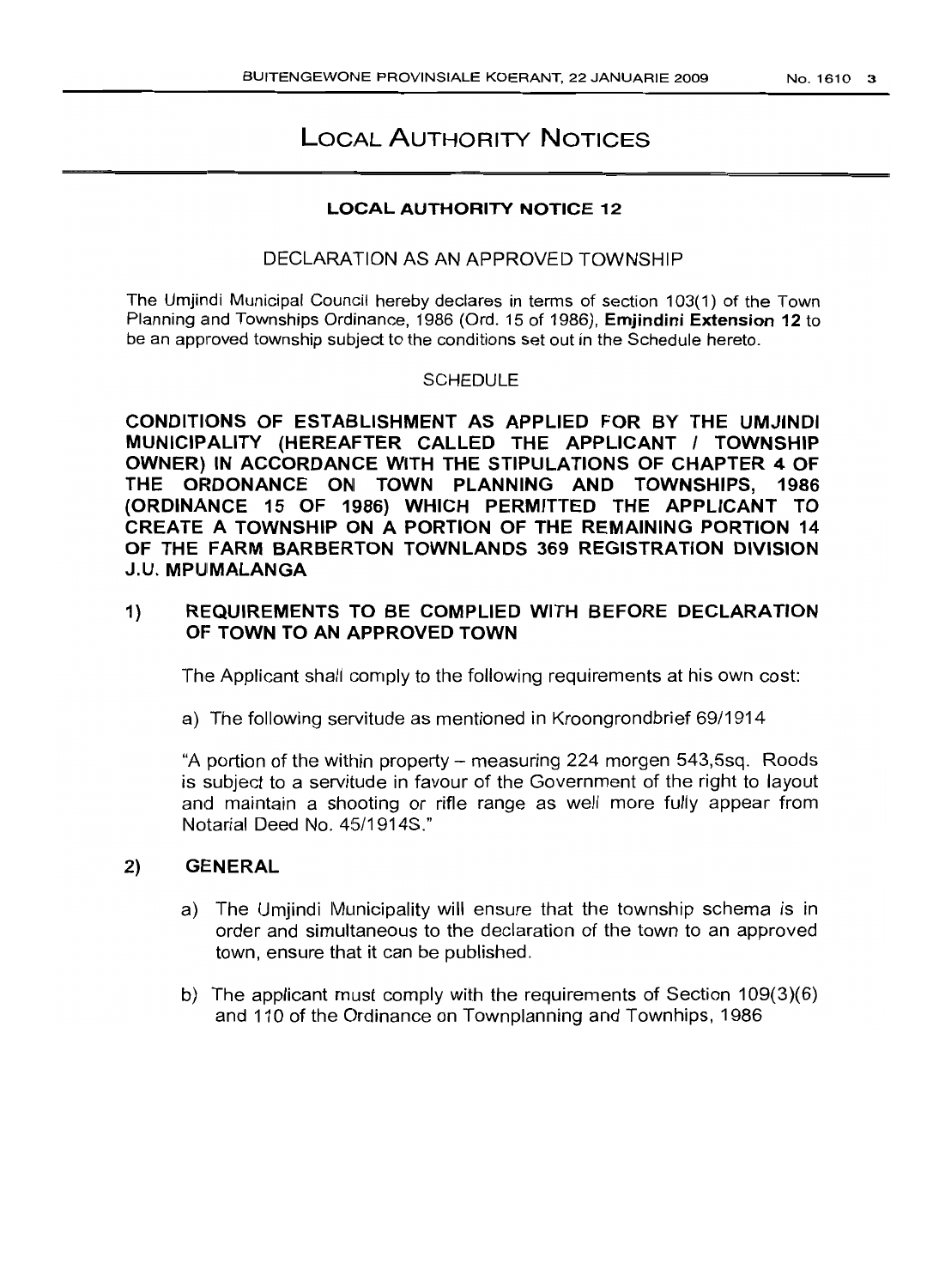### 2. ESTABLISHMENT CONDITIONS

### (1) NAME

The town is called Emjindini Extension 12

### (2) DESIGN

The town consist out of erven and streets as indicated on approved layout plan EMJ12

### (3) COMPLIANCE WITH CURRENT TITLE CONDITIONS

All erven must be made subject to the current conditions and servitudes, as they are, with inclusion of the Rights on Minerals, but excluded.

- a) The following rights and conditions which must not be transferred to erven in the township:
	- i) "Now therefore these presents witness that there is hereby granted, ceded and transferred by the Governor-General of the Union of South African unto the said Town Council of the Municipality of Barberton a portion of the farm known as Barberton Townlands, No. 163 situate in the District of Barberton, Ward Barberton, Transvaal Province, measuring three thousand one hundred and thirty nine (3139) morgen, forty eight (48) square roods, four (4) square feet and represented and described upon the diagram (marked S.G. No. A3889/12) framed in the Surveyor General's Office, Pretoria, from surveys made by Surveyors Servaas de Kock, A.A. Prins, G.A. Watermeyer and R. Pizzighelli, and approved by the Acting Surveyor General, Transvaal Province, on the  $30<sup>th</sup>$  day of January 1913 and hereunto annexed, with power authority henceforth to posses the same perpetuity."
	- ii) "The Grant is made on the following conditions:-

The said land is granted in full ownership together with all rights to minerals and precious stones contained therein, with the exception of the minerals contained in or under certain areas known as Bewaarplaatsen, Machinery sites and Stands Outside Townships situate upon the land and indicated upon the said diagram, the rights to mine on or under the said area is vested in the Crown subject to the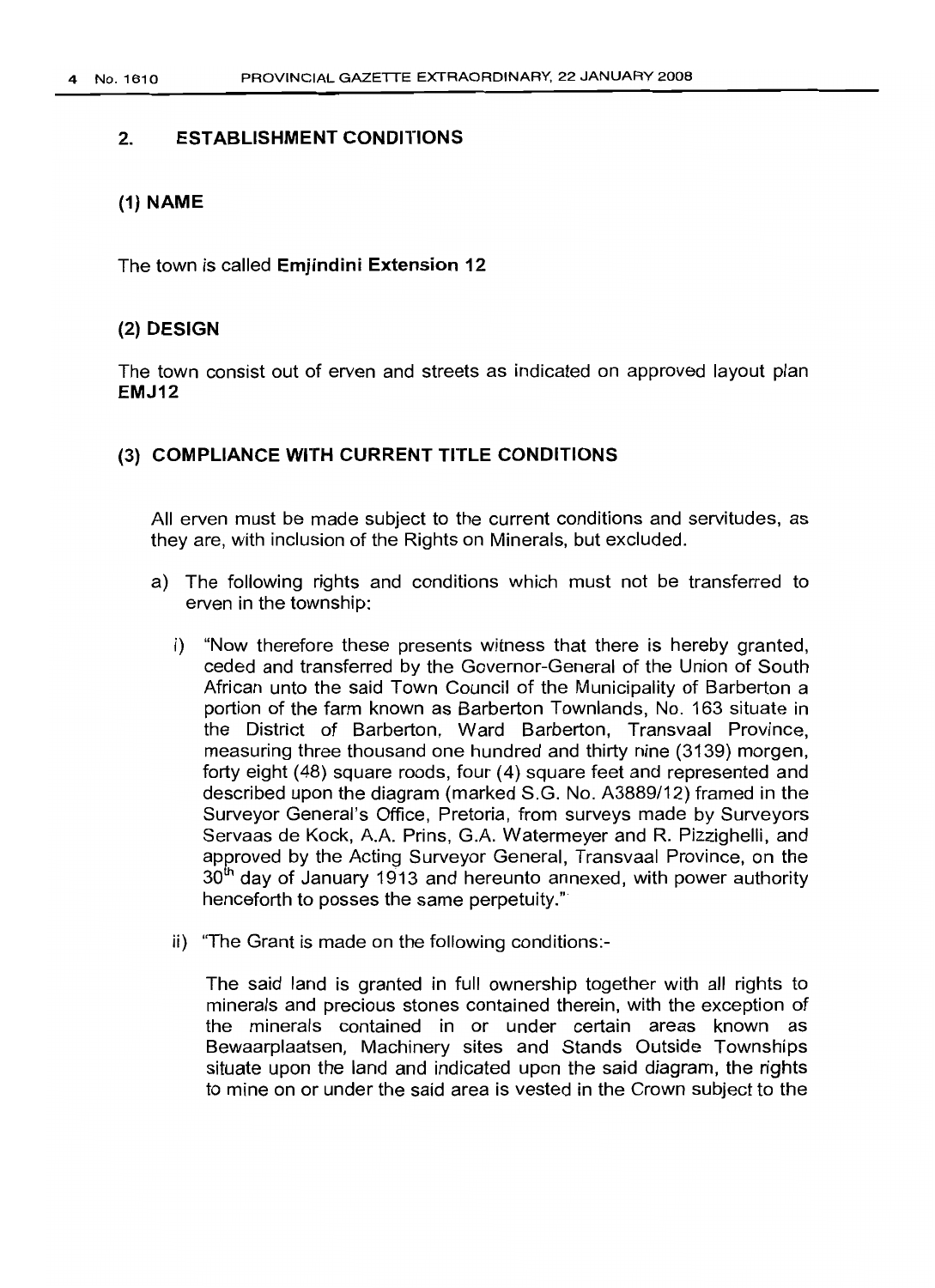provisions of section 52(a)(a) of the Precious and Base Metals Act 1908 (Act 35 of 1908, Transvaal)."

- iii) "The land hereby granted, together with other land, having been proclaimed a Public Digging prior to the date hereof under the provisions of the Precious and Base Metals Act 1908 (Act 35 of 1908, Transvaal) or a prior law the said Town Council shall from and after the date of the registration of this Grant in the Deeds Office be entitled to receive one-half of the licence moneys paid to the Government for all claims (other than the Base Metals claims mentioned in the clause four hereof with respect to which the Town Council shall be entitled to receive one-half of the licence moneys paid to the Government for all claims (other than the Base Metals claims mentioned in the clause four hereof with respect to which the Town Council shall be entitled to receive all the licence money paid to the Government) and Stand which are at the date hereof situate, or which may hereafter be situate upon the portion of the said Public Digging which is included in this Grant."
- iv) "Nothing in this Grant contained shall be deemed to debar or restrict the Town Council from exercising in respect of the land hereby granted, any or all the powers conferred upon it in respect of the immovable property of the Council by Section 71, sub-section (14) of the Local Government Ordinance No.9 of 1912 (Transvaal Province) subject to the provisions that all money derived from the alienation fo the land hereby granted, or any portion of it, and all moneys, revenues and profits received by or which may hereafter accrue to the said Council by reason of any of the provisions of the said Precious and Base Metals Act 1908 (Act 35 of 1908, Transvaal) or any amendment thereof or by reason of any of the provisions of the Previous Stoned Ordinance 1908 (Transvaal) or any amendment shall only be applied to purpose sanctioned by the Executive Committee of the Transvaal province."
- v) "The holders of the Base Metal Claims NO 32715 to 31040 to 31045 al inclusive situate upon the land hereby granted shall continue to enjoy all the rights and privileges conferred by and be liable to all which the claims are now held and the provisions of the said Precious and Base Metals Act 1908 (Act 35 of 1908, Transvaal) or any amendment therefore shall continue to apply to these claims as if these grant has not been made."
- vi) "In case any erven or stands shall be laid out, whether by the said Council or by any person deriving title from the Council upon any portion of the land hereby granted, a number of the erven or stands not exceeding one-tenth of the number so laid out shall be reserved by the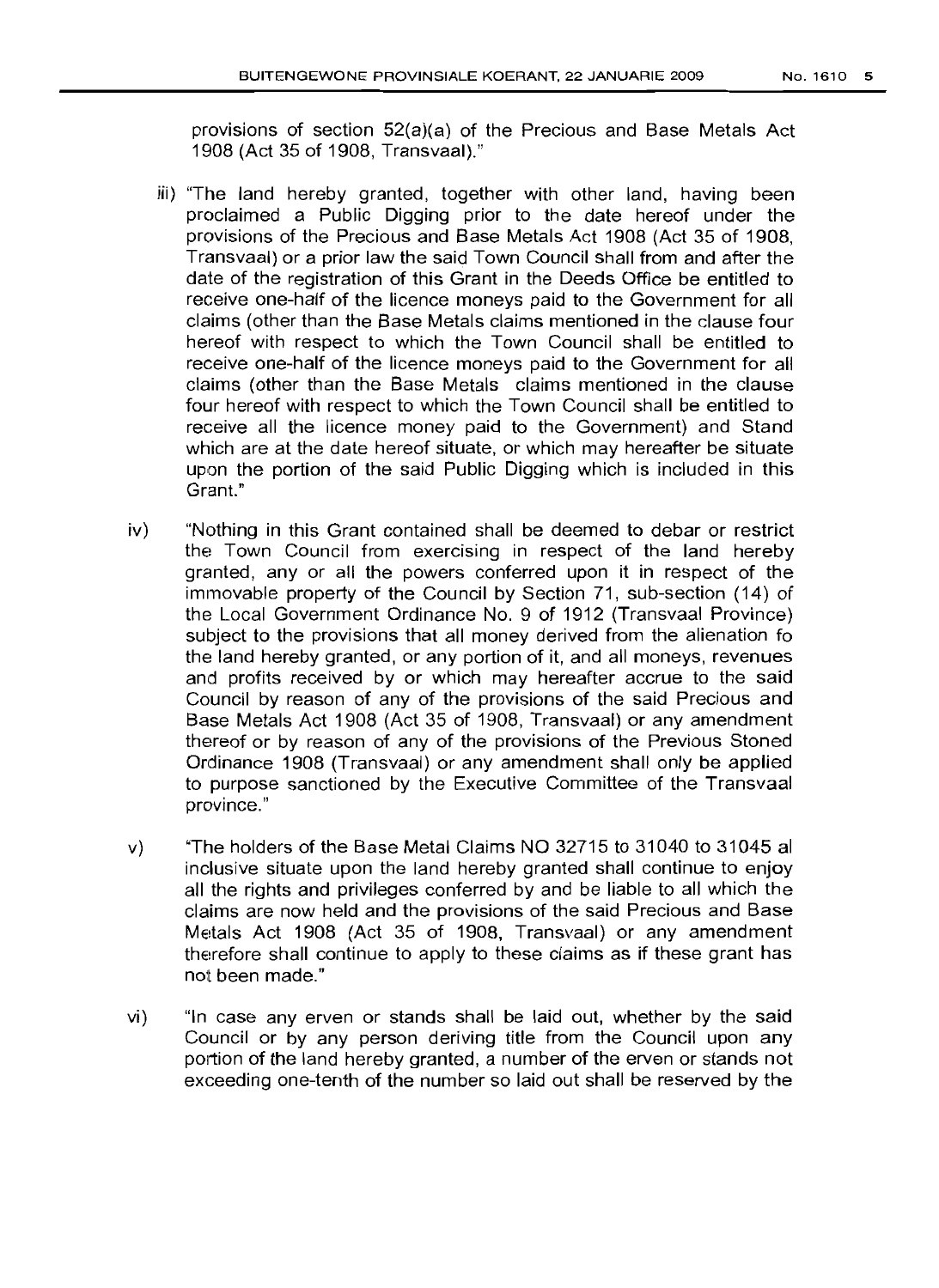Council or person as aforesaid for public purposes in such position as may be indicated by the Government."

- vii) 'The Grant is made subject to all rights and servitudes which now affect, or may hereafter be bound to affect the tile to the land hereby granted or to be binding on the Government in respect of the said land as at the date hereof."
- viii) "This Grant is made on the further conditions that all roads already made by lawful authority over the land hereby granted shall remain free and unobstructed; that the land hereby granted shall be subject to an outspan and to grazing of the cattle of travellers; that the land hereby granted shall be subject to such stipulations as have been established by Legislature, and, finally that the owners of the land hereby granted shall be liable to the prompt payment of such taxes as are payable according to law."
- b) The following deeds of rent and servitudes does not concern the township:
	- i) "Portion 27 leased to the Government for an indefinite period by Notarial Deed registered this  $9<sup>th</sup>$  day of June 1926 under NO. 376/268."
	- ii) "Portion 30 measuring 184 morgen 223sq. Roods leased to the Government of the Union of South Africa for an indefinite period by Notarial Deed registered this 15<sup>th</sup> day of December 1928 under No. 759/288."
	- iii) "Portion 35 measuring 10 OOOsq.ft. Diagram No 8.G. A2006/35 leased to African Explosives and Industries Limited for 42 years from 1 January 1935 by Notarial Deed registered this  $7<sup>th</sup>$  day of December 1935 under No. 924/358."
	- iv) "Portion 36 measuring 14,2352 morgen leased to the Government of the union of South Africa for an indefinite period by Notarial Deed registered on this 16<sup>th</sup> day of November 1937 under No. 1150/37S."
	- v) "By Notarial Deed NO. 354/488 dated 9 April the within-mentioned property is subject to a servitude for the erection of a diversion wier in a certain water couse over the within property and the laying of a pipeline from such wier in favour of the farm Kearney No. 59 Barberton as will more fully appear for reference to the said Notarial Deed, a copy whereof is hereunto annexed."
	- Vi) "By virtue of Notarial Deed NO. *940/538* dated 12 August 1933 the Remaining Extent of the within property measuring as such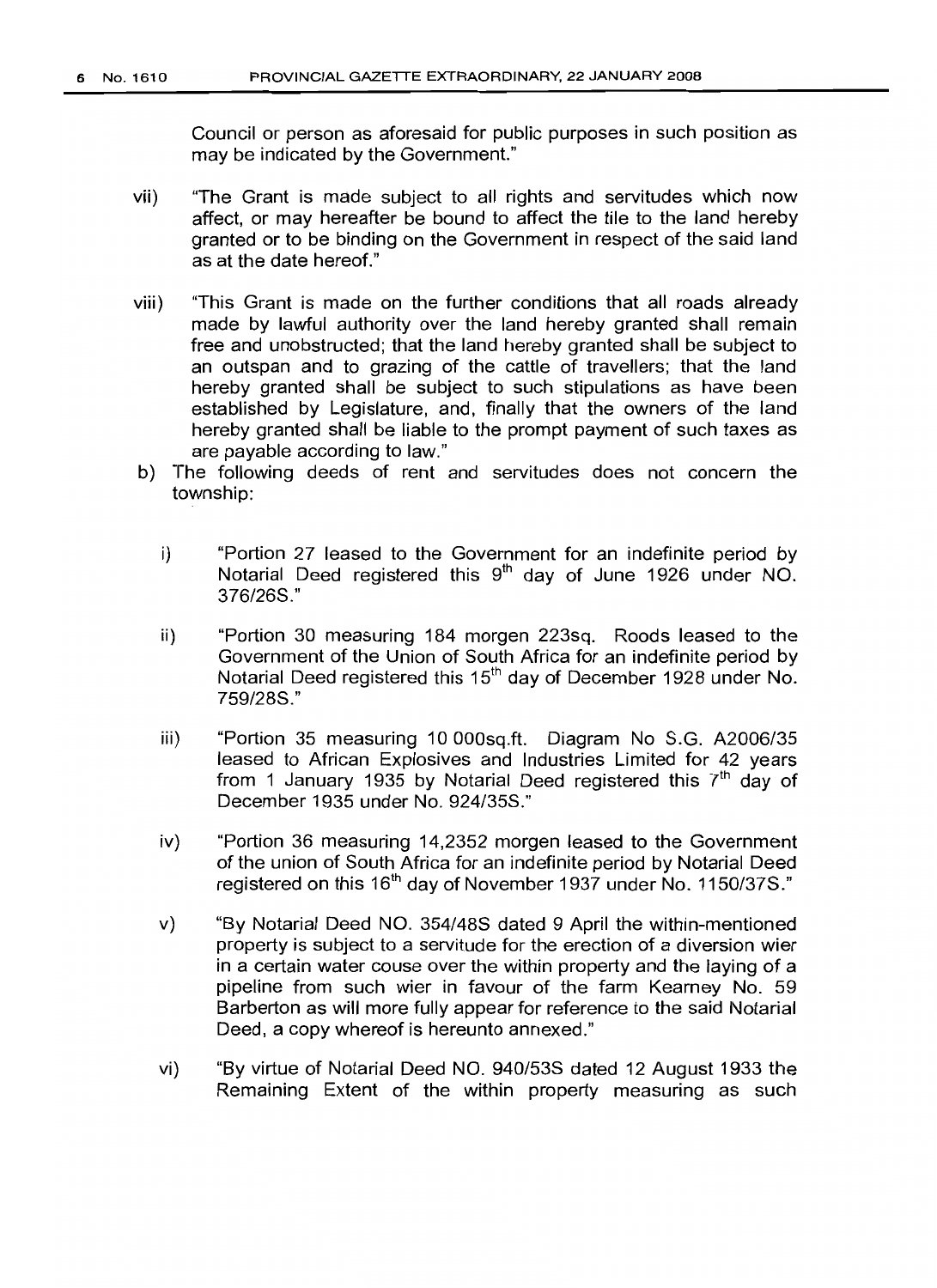3092.1422 morgen is subject to a servitude of overhead electric power transmission line in favour of the Eastern Transvaal Consolidated Mines Limited, together with certain ancillary rights, as will more fully appear from the said Notarial Deed and Diagram 8.G. No A3882/582."

- vii) "By Notarial Deed NO. 621/568 the rights has been granted to Eastern Transvaal Consolidated Mines Limited to convey together with ancillary rights as will more fully appear from the said Notarial Deed and Diagram, gross whereof is hereunto annexed.
- viii) "A portion of the property measuring 224 morgen  $543,5$ sq. Roods is subject to a servitude in fvour of the Government of the right layout and maintain a shooting or rifle range as will more fully appear from Notarial Deed no. 45/1914S."
- ix) "The remaining Extent held hereunder and measuring as such 3115 morgen 124 sq. Roods is subject to a servitude of Right-of-Way in favour of the farms Oosterbeek 27 en De Bilt 24, Barerton as will more fully appear from Notarial Deed 514/288."
- c) The following right must not be transferred to the erven in the township:

"The Municipality as owners of the within Remaining Extent measuring 3111 morgen 464sq. Roods and as cessionary under lease 9/1910S whereby a portion 284 morgen 256sq. roods of the fam Brommerspan 28 Barberton was leased, is entitled during the period of lease 9/1910S to control on the SE portion of the leased property a funnel for the passage and storage of water and to control water across leased property by means of a hydraulic pipeline to the within-mentioned property, as will more fully appear from the said Notarial Deed 289/1928S."

# (4) **TITLE CONDITIONS**

The erven mentioned hereunder is subject to the following conditions, as imposed by the Umjindi Municipality in compliance with the conditions of the Ordinansie op Dorpsbeplanning en Dorpe, 1986.

- a) "Die erf is onderworpe aan 'n serwituut 2 meter breed vir riolerings en ander munisipale doeleindes ten gunste van die Plaaslike Bestuur, langs enige twee grense, uitgesonderd 'n straatgrens, indien en wanneer verlang deur die Plaaslike Bestuur wie van enige sodanige serwituut mag afsien".
- b) "Geen geboue of ander strukture mag binne die gebied van sodanige serwituut of binne 'n afstand van 2 meter daarvan geplant word nie".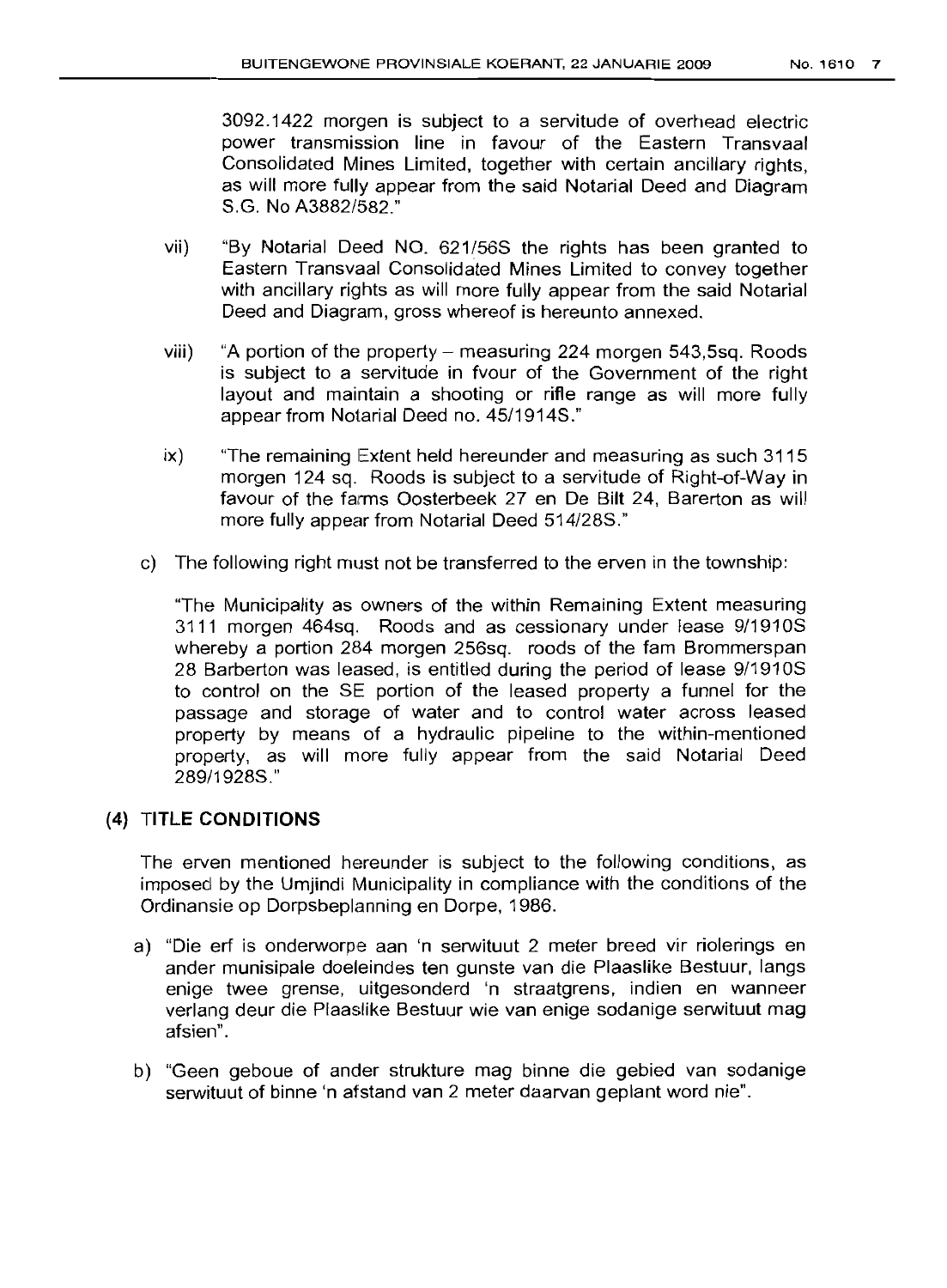c) "Die Plaaslike Bestuursraad is geregtig om enige materiaal wat deur hom uitgegrawe word tydens die aanleg, onderhoud of verwydering van sodanige dienste en ander werke wat hy volgens goeddunke noodsaaklik ag tydelik te plaas op die grond wat aan die voorgenoemde serwituut grens en voorts is die Stadsraad geregtig tot redelike toegang tot genoemde grond vir die voormelde doel, onderworpe daaraan dat die Plaaslike Bestuur enige skade vergoed wat gedurende aanleg, onderhoud of verwydering van sodanige dienste en ander werke veroorsaak word".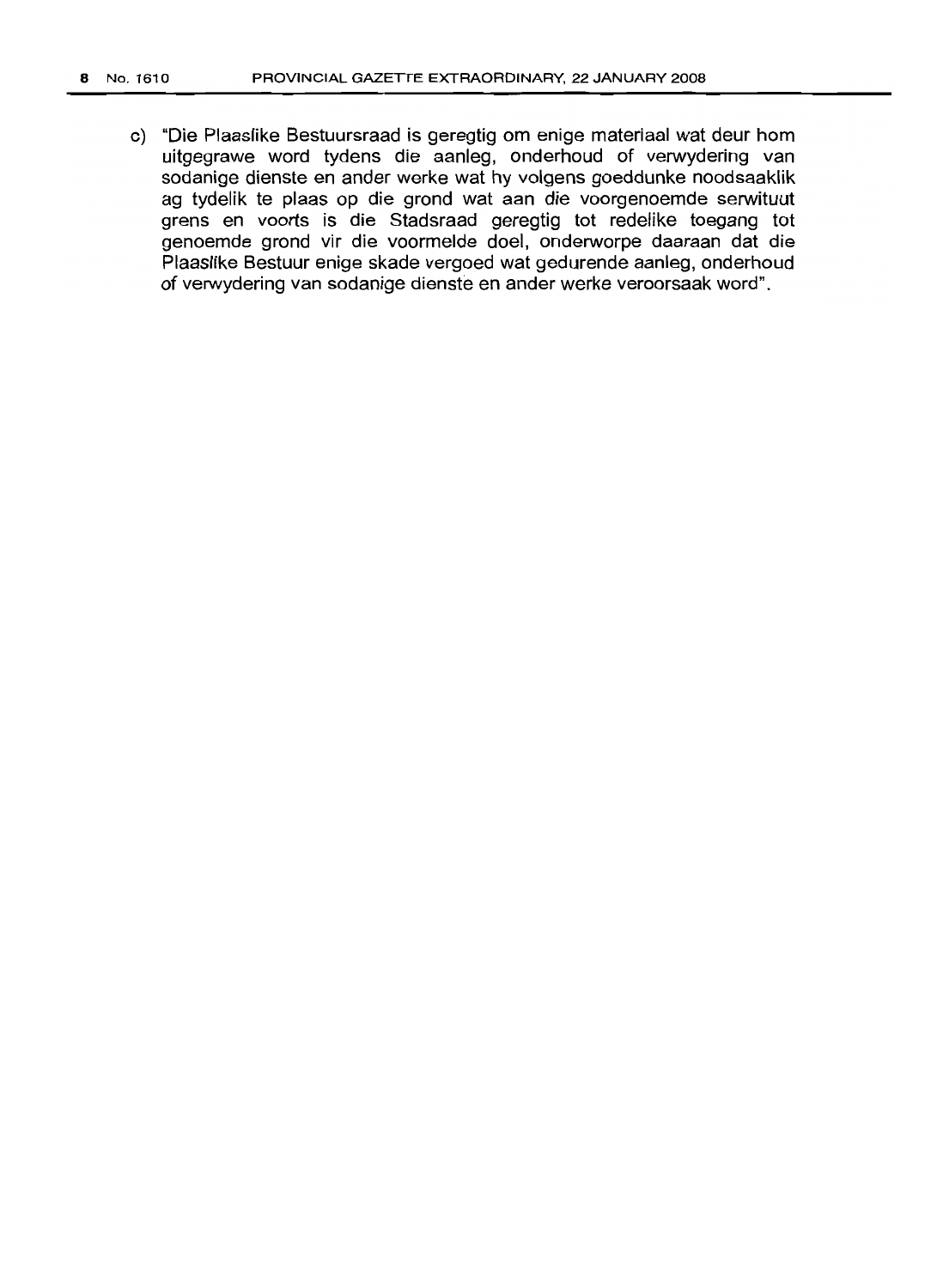# 4. **CONDITIONS WHICH MUST BE INCORPORATED INTO THE TOWN PLANNING SCHEME, IN ACCORDANCE WITH THE CURRENT CONDITIONS OF THE TOWN PLANING SCHEME, AS DETERMINED BY SECTION 125 OF ORDINANCE 15 OF 1986**

- **(1) GENERAL CONDITIONS (applicable to all erven)**
- a) Behalwe met die toestemming van die Plaaslike Bestuur en onderworpe aan sodanige vereistes as wat hy mag ople, mag die eienaar nog iemand anders-:
	- i) behalwe om die erf vir boudoeleindes in gereedheid te bring, enige material daarop uitgawe
	- ii) putte of boorgate daarop sink of enige ondergrondse water daarop put; or
	- iii) "vir enige doel hoegenaamd, teëls of erde pype of ander artikels van 'n soortgelyke aard op die erf vervaardig of laat vervaardig".
- b) VVaar dit volgens die mening van die Plaaslike Bestuur ondoenlik is om stormwater van erwe met 'n hoer ligging regstreeks na 'n openbare straat af te voer, is die eienaar van die laerliggende erf verplig om te aanvaar dat sodanige stormwater op sy erf vloei en toe te laat dat dit daaroor vloei. Met dien verstande dat die eienaar van die erwe met 'n hoer ligging vanwaar die stormwater oor 'n erf met laer ligging vloei, aanspreeklik is om 'n eweredige aandeel van die koste te betaal van enige pyplyn of afleivoor wat die eienaar van sodanige erf met laer ligging nodig mag vind om aan te Iê of die bou om die water wat aldus oor die erf vloei, af te voer.
- c) Geen gebou van enige aard mag op daardie gedeelte van die eiendom wat gemiddeld elke 50 jaar waarskynlik deur vloedwaters van 'n openbare stroom oorstroom kan word, soos op die Kaart van die skema aangetoon, opgerig word nie. Met dien verstande dat die Plaaslike Bestuur mag toestem dat geboue op sodanige gedeelte opgerig word indien hy oortuig is dat genoemde gedeelte nie meer aan oorstromings onderhewig is nie.
- d) Die plaas van geboue, insluitend buitegeboue op die erf en ingang tot en uitgang vanaf die erf tot 'n openbare straatstelsel, moet tot bevrediging van Plaaslike Bestuur wees.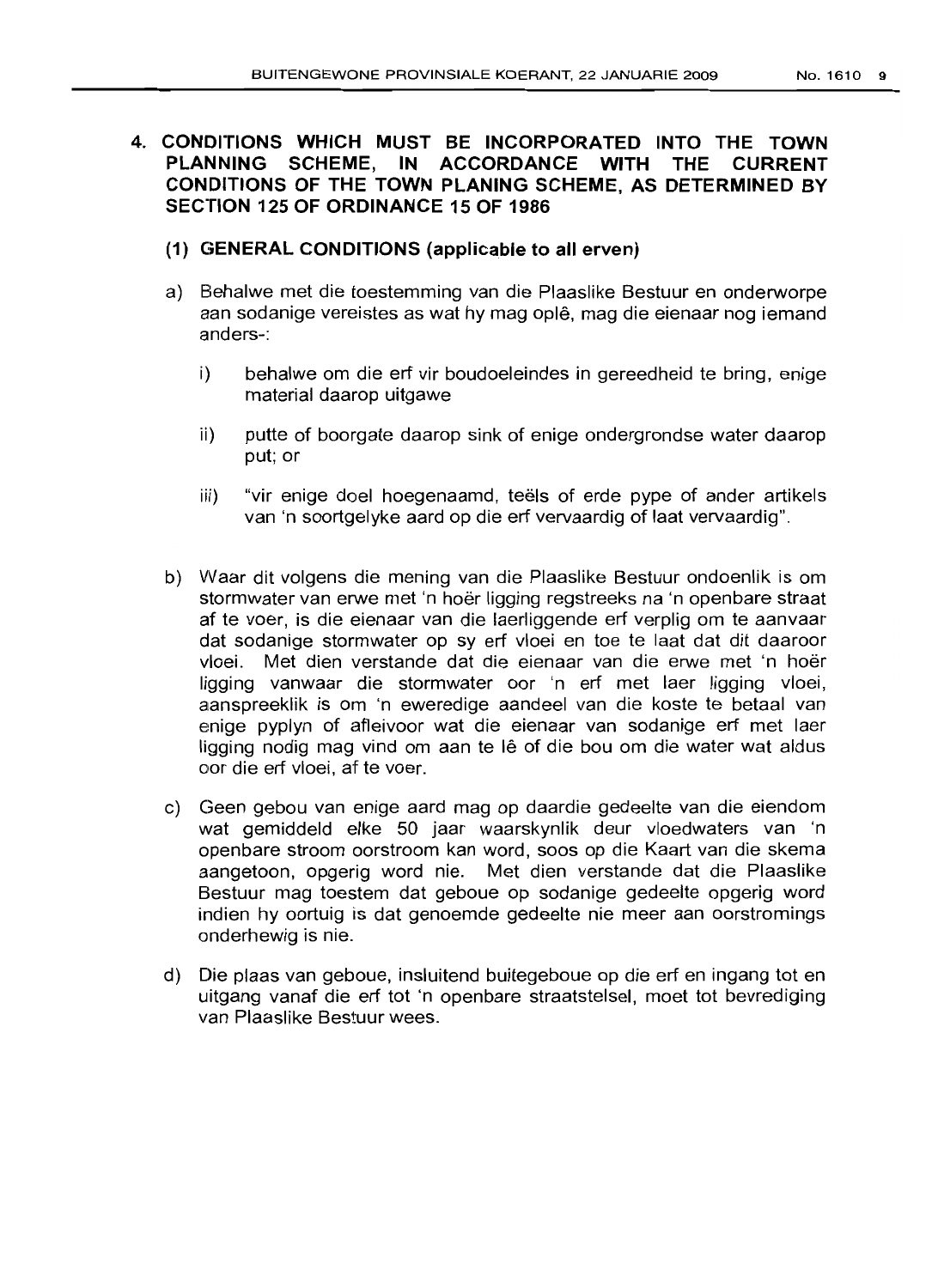- e) Die hoofgebou, wat 'n voltooide gebou moet wees, en nie een wat gedeeltelik opgerig is en eers later voltooi sal word nie, moet gelyktydig met, of voor die buitegebou opgerig word.
- f) Onderhewig aan klousule 30, mag laai en aflaai van goedere slegs binne grense van die erf geskied tot bevrediging van die Plaaslike Bestuur tensy die Plaaslike bestuur voorsiening vir laaigeriewe in die straatreserwe gemaak het. (Hierdie bepaling is nie van toepassing op erwe om gebruiksone Residensieel 1 en Residensieel 2) (Indien onderverdeling in afsonderlike wooneenhede geskied het nie).
- g) Geen materiaal of goedere van watter aard ookal moet in die boubeperkingsgebied langs enige straat, gestort of ander doel behalwe die uitlê van grasperke, parkering, tuine of toegangspaaie gebruik word nie. Met dien verstande dat as dit nodig is om 'n skermmuur op so 'n grens op te rig, hierdie voorwaarde deur Plaaslike Bestuur verslap kan word onderworpe aan sodanige voorwaardes soos deur hom bepaal kan word.
- h) 'n Skermmuur of mure moet soos en wanneer deur die Plaaslike Bestuur vereis, tot sy bevrediging gebou en instand gehou word.
- i) Indien die eiendom omhein word, moet sodanige heining en die instandhouding daarvan tot die bevrediging van die Plaaslike Bestuur wees.
- j) Die geregistreerde eienaar is verantwoordelik vir die instandhouding van die hele ontwikkeling op die eiendom. Indien die Plaaslike Bestuur van oordeel is dat die eiendom of enige gedeelte van die ontwikkeling nie bevredigend in stand gehou word nie, is die Plaaslike Bestuur geregtig om sodanige instandhouding op koste van die geregistreerde eiendom te onderneem.
- k) Die Plaaslike Bestuur is geregtig om in die geval van gebou-oorskrydings oor kadastrale grense, die vereiste te stel dat die eienaar tot bevrediging van die Plaaslike Bestuur aan Artikel 92 van die Ordonnansie moet voldoen alvorens enige verdure bouplan(ne) oorweeg word vir "n bepaalde erf of omliggende erwe wat aan dieselfde eienaar behoort en geredelik aanvaar te word as deel van dieselfde kompleks waaroor die bouplan(ne) handel.
- I) Indien die Plaaslike owerheid dit nodig ag, mag hy vereis dat 'n terreinontwikkelingsplan vir goedkeuring aan die Plaaslike Bestuur voorgelê word voor die indiening van enige bouplanne.
- m) Die Plaaslike Bestuur moet nie enige bouplanne goedkeur wat nie aan die voorstelle in die goedgekeurde terrein-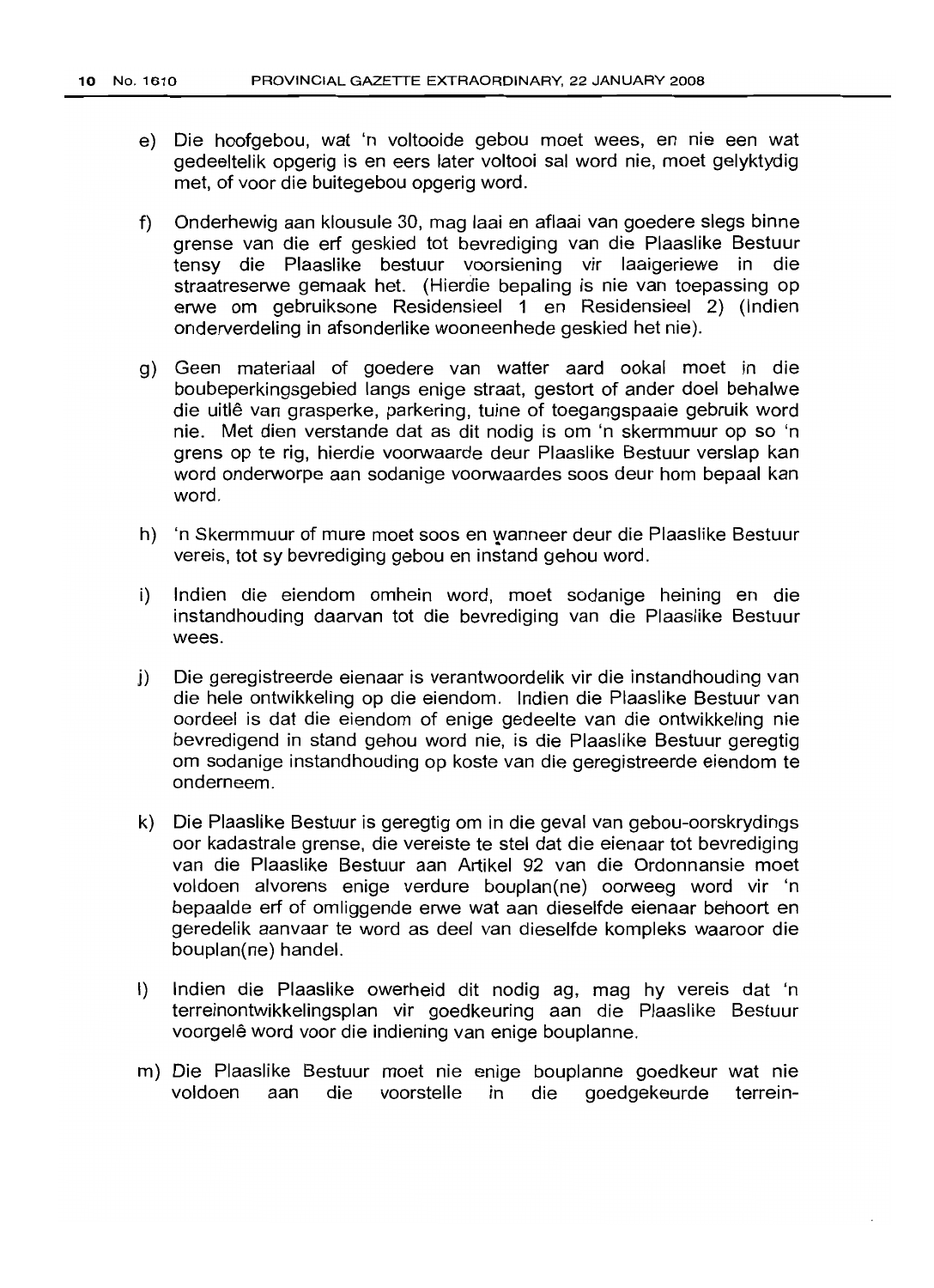ontwikkelingsplanne nie, met besondere verwysing na die aansig- en argitektoniese behandeling van die voorgestelde gebou of struktuur.

n) Geboue mag strydig met enige bepaling van die Plaaslike Bestuur se bou verordeninge geplaas word, indien sodanige plasing volgens die goedgekeurde terreinontwikkelingsplan is.

### (2) RESIDENTIAL 1

Erven are subject to the following conditions:

- a) Die erf en die geboue wat daarop opgerig is of wat daarop opgerig gaan word, moet slegs gebruik word vir 'n woonhuis en met die spesiale toestemming van die Plaaslike Bestuur, vir plekke vir openbare godsdiensoefening, onderrigplekke, geselligheidsale, inrigtings en spesiale gebruike.
- b) Slegs een woonhuis mag per erf opgerig word: Met dien verstande dat waar 'n woonhuis op 'n bepaalde erf in die Residensieel 1 gebruiksone opgerig is, die Plaaslike Bestuur spesiale toestemming mag verleen tot die oprigting van 'n bykomende wooneenheid waarvan die vloeroppervlakte nie 100m<sup>2</sup> oorskry nie, ooreenkomstig die voorwaardes wat deur die Plaaslike Bestuur as beleid aanvaar is.
- c) Die dekking van die geboue mag nie 50% van die oppervlakte van die erf oorskry nie.
- d) Die hoogte van die gebou mag nie 3 verdiepings oorskry nie.
- e) Geboue insluitende buitegeboue, hierna op die erf opgerig, moet nie minder as 2 meter van enige sy grens geleë wees nie: Met dien verstande dat die Plaaslike Bestuur hierdie beperking of enige ander boulynbeperking mag verslap indien sodanige verslapping na sy mening 'n verbetering in die ontwikkeling van die erf tot gevolg sal he.

### (3) USE. OF GROUND AND ZONING

The zoning of all erven in the township will be in accordance with the conditions of the governing Town Planning Scheme and any approved amendments thereof.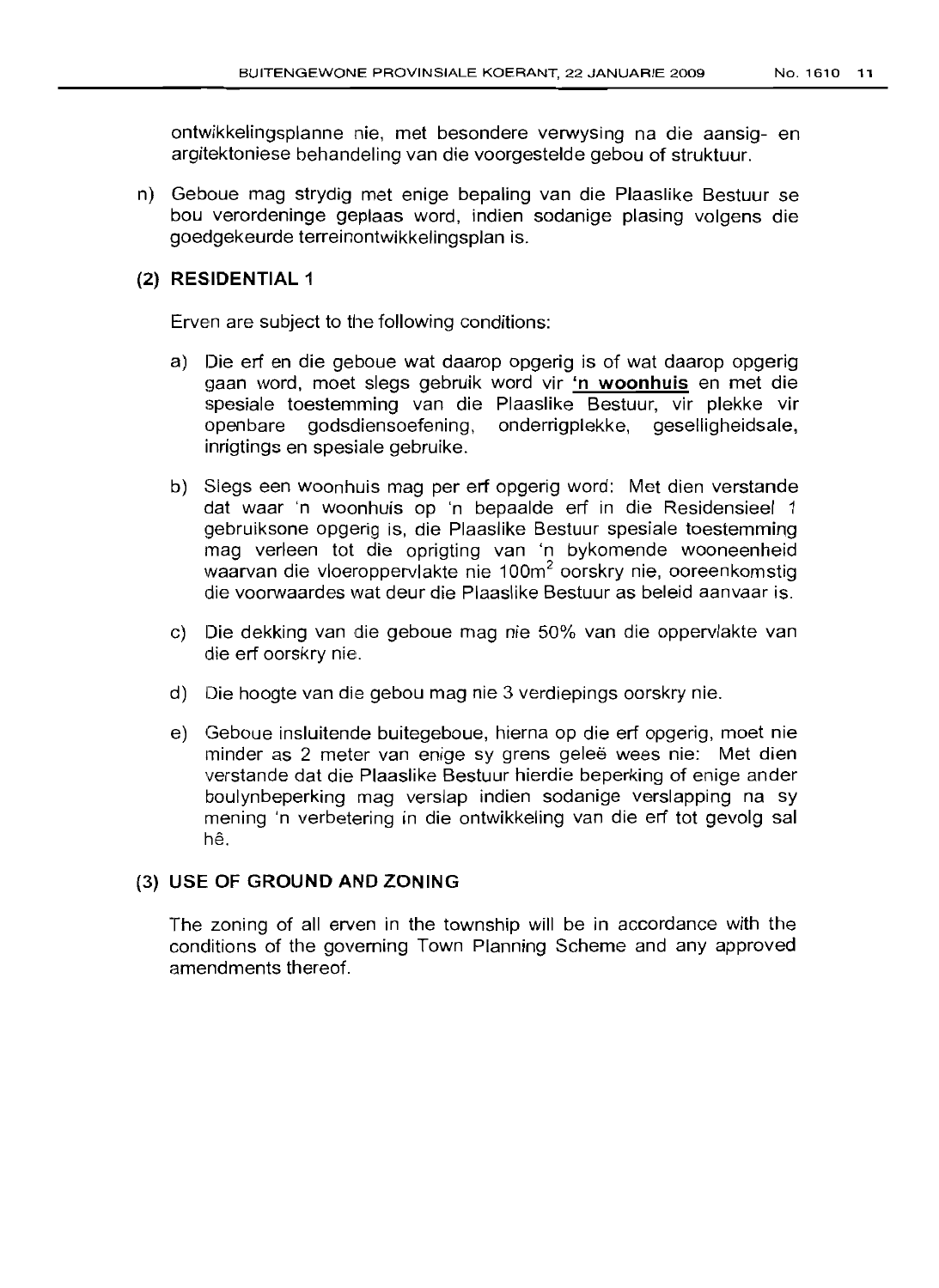### LOCAL AUTHORITY NOTICE 13

### DECLARATION AS AN APPROVED TOWNSHIP

The Umjindi Municipal Council declares hereby in terms of section 103(1) of the Town Planning and Townships Ordinance, 1986 (Ord. 15 of 1986), Emjindini Extension 11 to be an approved township subject to the conditions set out in the Schedule hereto.

#### **SCHEDULE**

STATEMENT OF CONDITIONS UNDER WHICH THE APPLICATION MADE BY THE UMJINDI LOCAL MUNICIPALITY (HEREINAFTER REFERRED TO AS THE APPLICANT/TOWNSHIP OWNERS) IN TERMS OF THE PROVISION OF CHAPTER IV OF THE TOWN PLANNING AND TOWNSHIPS (ORDINANCE 15, OF 1986), FOR PERMISSION TO ESTABLISH A TOWNSHIP ON PORTION 144 (A PORTION OF PORTION 14) OF THE FARM BARBERTON TOWNLANDS 369 REGISTRATION DIVISION J.U. MPUMALANGA HAS BEEN GRANTED.

#### 1. CONDITIONS TO BE COMPILED WITH PRIOR TO THE DECLARATION OF THE TOWNSHIP AS AN APPROVED TOWNSHIP.

#### 1.1. GENERAL

- (a) The Umjindi Local Municipality must see to it that the relevant amendment scheme (in terms of Section 125 of Ordinance 15 of 1986) is in order and may be published simultaneously with the declaration of the township as an approved township;
- (b) The applicant shall comply with the provisions of sections 109(3)(b) and 110 of Ordinance 15 of 1986.

### 2. CONDITIONS OF ESTABLISHMENT

#### 2.1. NAME

The name of the township shall be EMJINDINI EXTENSION 11.

### 2.2. DESIGN

The township shall consist of erven and streets as indicated on Approved General Plan S.G. 326/2002.

#### 2.3. RECEIPT AND DISPOSAL OF STORMWATER

The township owner shall arrange the storm water drainage of the township; in such a way as to fit in with all relevant roads and he shall receive and dispose of the stormwater running off or being diverted from such roads.

#### 2.4. RESPONSIBILITIES IN RESPECT OF ESSENTIAL SERVICES

The township owner shall provide all essential services in terms of the provisions of sections 116 to 121 of Ordinance 15 of 1986 prior to the registration of any stands in the township.

#### 2.5. PROTECTION OF STAND PEGS

The township owner shall comply to the requirement with regard to the protection of boundary pegs as determined by the Umjindi Local Municipality in this regard, when required to do so by the said Local Municipality.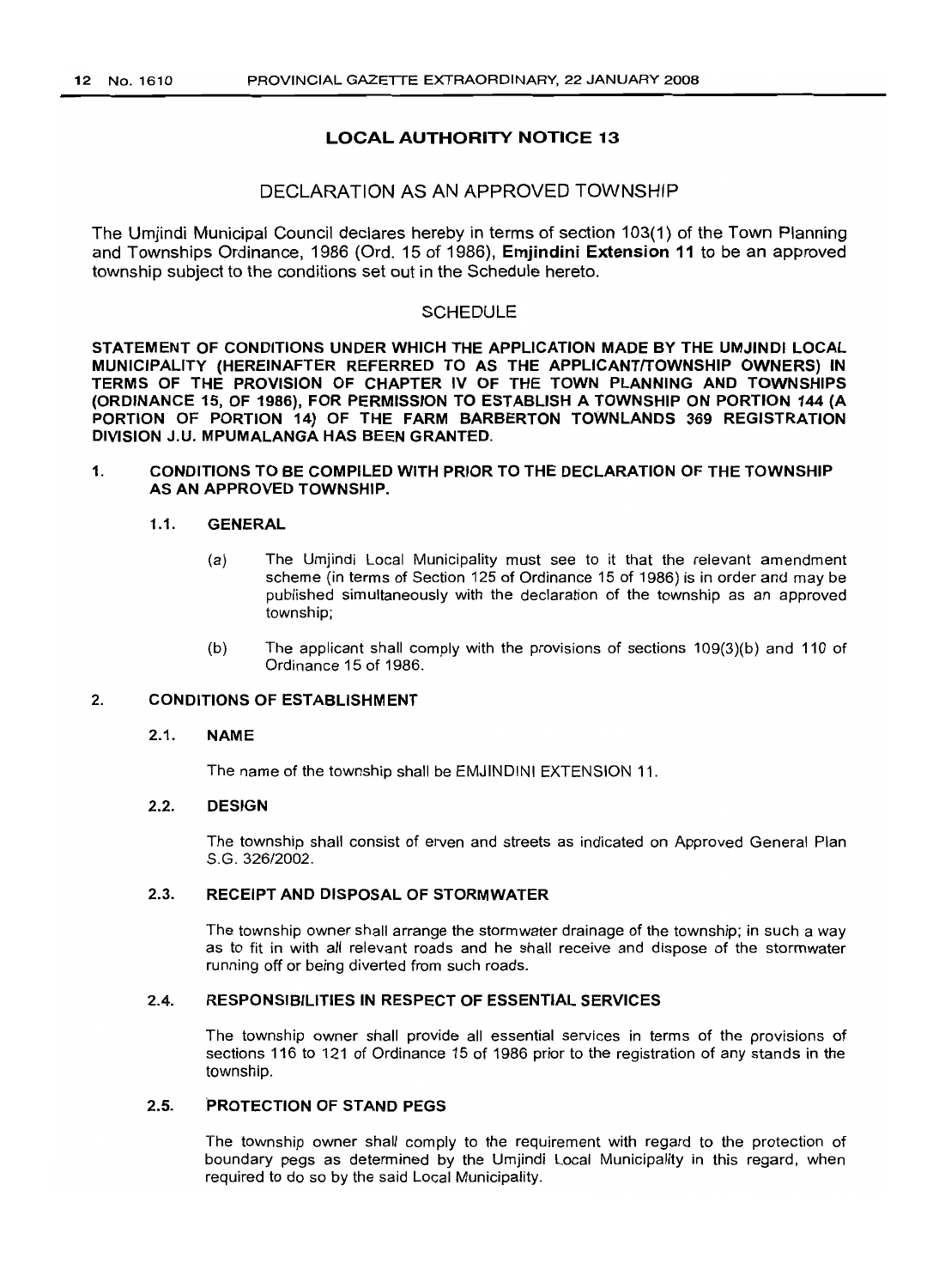#### 2.6. **DISPOSAL OF EXISTING CONDITIONS OF TITLE**

All erven in the township shall be made subject to existing conditions and servitudes which were not cancelled or otherwise dealt with, if any, including the reservation of mineral rights, but excludinq:

- 2.6.1. the following rights which do not affect the township as a result of location thereof:
	- (i) "Now therefore these present witness that there is hereby granted, ceded and transferred by the Governor-General of the Union of South Africa unto the said Town Council of the Municipality of Barberton a portion of the farm known as Barberton Townlands, no.162 situated in the District of Barberton, Ward Barberton, Transvaal Province, measuring three thousand one hundred and thirty nine (3139) morgen, forty eight (48) square roods, (4) square feet and represented and described upon the diagram (marked S.G No. A3889/12) framed in the Surveyor General's Office, Pretoria, from surveys made by Suveyors Sevaars de Kock, AA Prins, G A Watermeyer and R Pizzighelli, and approved by the Acting Surveyor General, Transvaal Province, on the 30<sup>th</sup> day of January 1913, and hereunto annexed, with full power and authority henceforth to possess the same perpetuity."
	- (ii) "The grant is made on the following conditions:-

The said land is granted in full ownership together with all rights to minerals and precious toned contained therein, with the exception of the minerals contained in or under certain areas known as Bewaarplaatsen, Machinery sites and Stands Outside Townships situated upon the land and indicated upon the said diagrams, the right to mine on or under the said area is vested in the Crown subject to the provisions of section 52 (1)(a) of the Precious and Base Metals Act 1908 (Act 35 of 1908, Transvaal)."

- (iii) The land hereby granted, together with other land, havinq been proclaimed a Public Digging prior to the date hereof under the provisions of the Precious and Base Metals Act ( Act 35 of 1908, Transvaal) or a prior of this Grant in the Deeds Office be entitled to receive one-half of the licence monies paid to the Government for all claims (other than the Base Metals claims mentioned in clause four hereof with respect to which the Town Council shall be entitled to receive all the licence money paid to the Government) and Stands which are at the date hereof situate, or which may hereafter be situated upon the portion of the said Public Digging which is included in this Grant."
- (iv) "Nothing in this Grant contained shall be deemed to debar of restrict the Town Council from exercising in respect of the land hereby granted, any or all the powers conferred upon it in respect of the immovable property of the Council by Section 71, sub-section (14) of the Local Government Ordinance no. 9 of 1912 (Transvaal Province) subject to the provisions that all monies, revenues and profits received by or which may hereafter accrue to the said Council by reason of any of the provisions of the said Precious and Base Metals Act 1908 (Act 35 of 1908, Transvaal) or any amendment thereof or by reason of any of the provisions of the Precious Stoned Ordinance 1908 (Transvaal) or any amendment shall only be applied to purposes sanctioned by the Executive Committee of the Transvaal Province."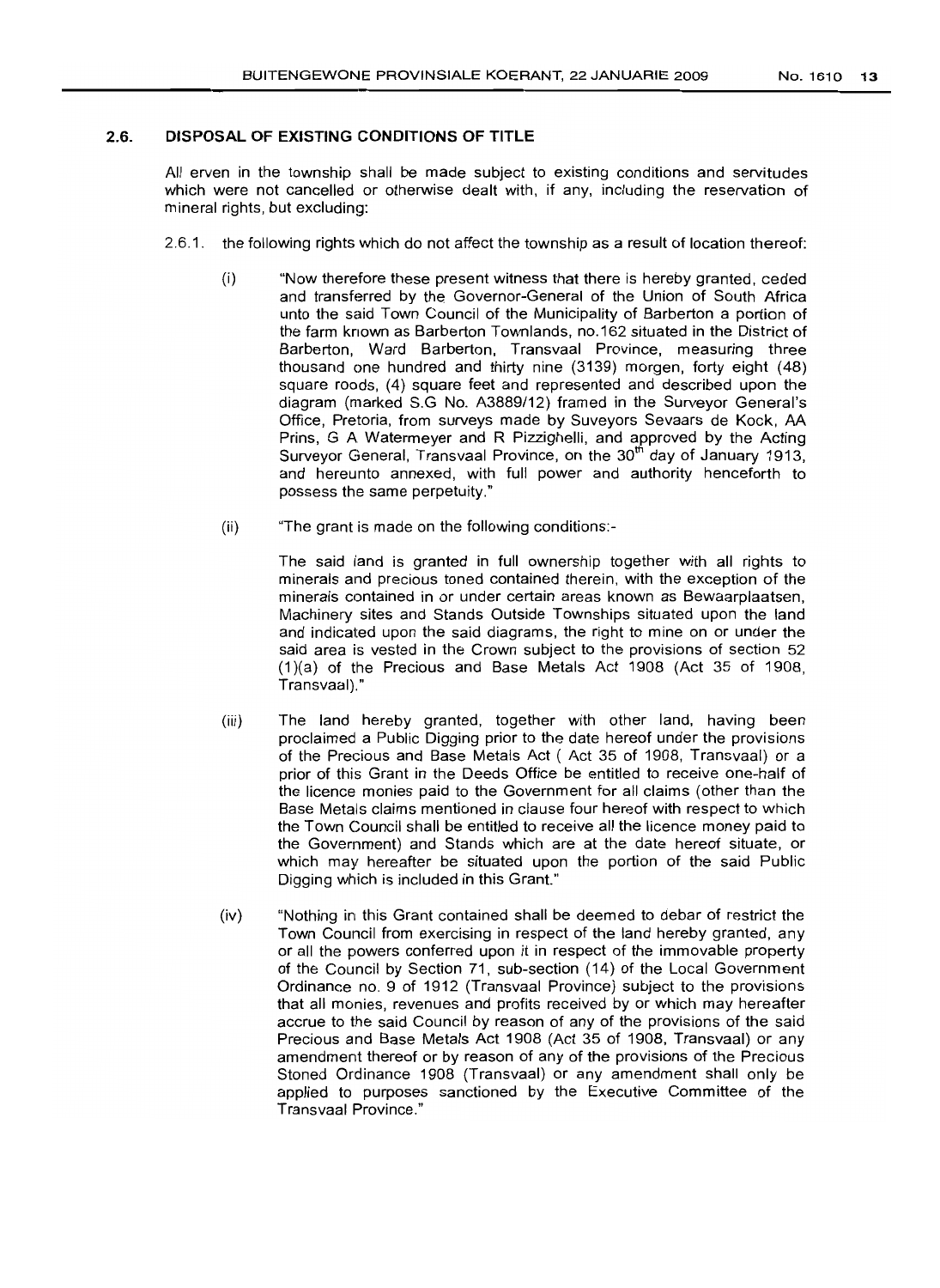- (v) "The holders of the Base Metal Claims No. 32715 and 32738 and 31040 to 31045 all inclusive situated upon the land hereby granted shall continue to enjoy all the rights and privileges conferred by and the provisions of the said Precious and Base Metals Act 1908 (Act 35 of 1908, Transvaal) or any amendment thereof shall continue to apply to these claims as if this grant has not been made."
- (vi) "In case any erven or stands shall be laid out, whether by the said Council or by any person deriving title from the Council upon any portion of the land hereby granted, a number of the erven or stands not exceeding one-tenth of the number so laid out shall be reserved by the Council or person as foresaid for public purposes in such position or positions as may be indicated by the Government."
- (vii) "The Grant is made subject to all rights and servitudes which now affect, or may hereafter be found to affect the title to the land hereby granted or to be binding on the Government in respect of the said land as at the date hereof."
- (viii) "This Grant is made on the further conditions that all roads already made by lawful authority over the land hereby granted shall remain free and unobstructed; that the land hereby granted shall be subject to an outspan and to grazing for the cattle of travellers; such stipulations as have been established by the Legislature; and, finally, that the owners of the land hereby granted shall be liable to prompt payment of such taxes as are payable according to law."
- 2.6.2. The following lease agreements and servitudes that does not affect the township as a result of the location thereof:
	- (i) "Portion 27 leased to the Government for an indefinite period by Notarial Deed registered this 9<sup>th</sup> day of June 1926 under No.376/26S."
	- (ii) "Portion 30 measuring 184 morgen 223 sq. Roods leased to the Government of the Union of South Africa for an indefinite period by Notarial Deed registered this 15<sup>th</sup> day of December 1928 under No. 759/58S.
	- (iii) "Portion 35 measuring 10 000 sq. ft. Diagram No. S.G A2006/35 leased to African Explosives and industries Limited for 42 years from 1 January 1935 by Notarial Deed registered this  $27<sup>th</sup>$  day of December 1935 under No. 924/35S."
	- (iv) "Portion 36 measuring 14,2352 morgen leased to the Government of the Union of South Africa for an indefinite period by Notarial Deed registered 16<sup>th</sup> day of November 1937 under No. 1150/37S.
	- (v) "By Notarial Deed No 354/48S dated 9 April 1948 the within-mentioned property is subject to a servitude for the errection of a diversion weir in a certain water course over the within property and the laying of a pipeline from such weir in favour of the farm Kearsney No. 59 Barberton as will more fully appear from reference to the said Notarial Deed, a copy whereof is hereunto annexed."
	- (vi) "By virtue of Notarial Deed No. 940/53S dated 12 August 1933 the Remaining Extent of within property measuring as such 3092.1422 morgen is subject to a servitude of overhead electric power transmission line in favour of the Eastern Transvaal Consolidated Mines Limited,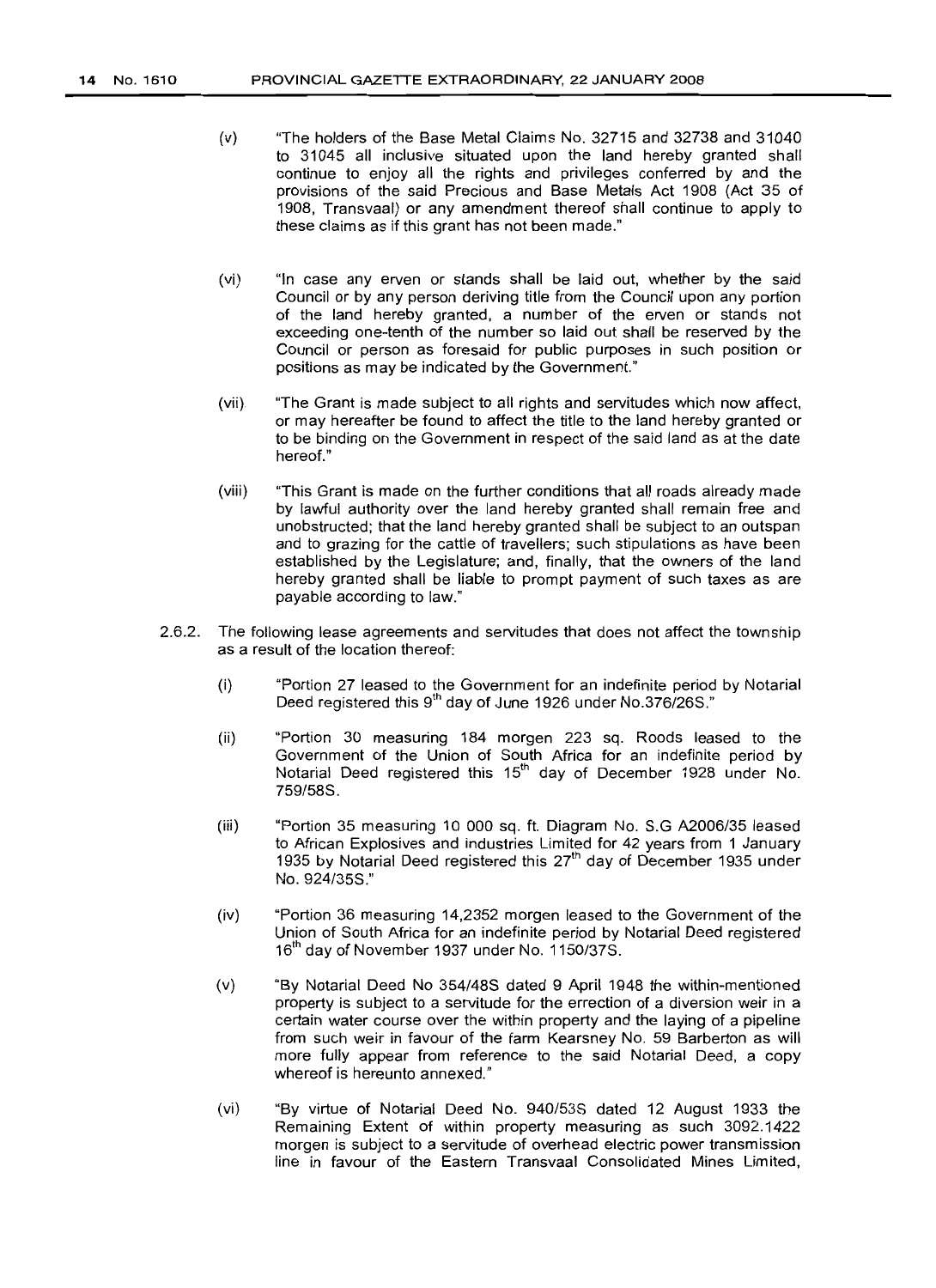together with certain ancillary rights, as will more fully appear from the said Notarial Deed with diagram 8.G No. A3882/52."

- (vii) "By Notarial Deed No. 621/568 the rights have been granted to Eastern Transvaal Consolidated Mines Limited to convey together with ancillary rights as will more fully appear from the said Notarial Deed and Diagram, gross whereof is hereunto annexed."
- (viii) "A portion of the within property measuring 224 morgen 543,5sq. Roods is subject to a servitude in favour of the Government of the right to layout and maintain a shooting or rifle range as will more fully appear from Notarial Deed No. 45/19148."
- (ix) "The remaining Extent held hereunder and measuring as such 3115 Morgen 124 sq. Roods is subject to servitude of Right-of-Way in favour of the farms Oosterbeek 27 and De Bilt 24, Barberton as will more fully appear from Notarial Deed 514/288.
- 2.6.3. The following right that must not be transferred to the erven in the township:

"The municipality as owners of the within Remaining Extent measuring 3111 Morgen 464 sq. Roods as ascessionary under lease 9/19108 whereby a portion 284 Morgen 256 sq. Roods of the farm Brommerspan 28 Barberton was leased, is entitled during the period of lease 9/19108 to control on the 8E portion of the leased property a funnel for the passage and storage of water and to control water across leased property by means of a hydraulic pipeline to he withinmentioned, as will more fully appear from the said Notarial Deed 289/19288."

### 3. CONDITIONS OF TITLE

#### 3.1. THE ERVEN MENTIONED BELOW SHALL BE SUBJECT TO THE CONDITION AS INDICATED, LAID DOWN BY THE UMJINDI LOCAL MUNICIPALITY IN TERMS OF THE PROVISIONS OF THE TOWN PLANNING AND TOWNSHIPS ORDINANCE, 1986, (ORDINANCE 15 OF 1986)

#### ALL ERVEN

- 3.1.1. The erf is subject to a servitude 2m wide in favour of the Umjindi Local Municipality, for sewerage and other than a street boundary and in the case of a panhandle erf, as additional servitude for municipal purpose 2m wide across the access portion of the erf, if and when required by the Council; Provided that the Council may dispense with any such servitude
- 3.1.2. No building or other structure shall be erected within the foresaid servitude area and no large rooted trees shall be planted within the area of such servitude of with 2m thereof.
- 3.1.3. The Umjindi Local Municipality shall be entitled to deposit temporarily on the land adjoining the aforesaid servitude area such material as may be excavated by it during the course of construction, maintenance or removal of such sewerage mains and other works as it, to its discretion may deem necessary and shall further be entitled to reasonable access to the said land for the aforesaid purpose subject to any damage done during the process of the construction, maintenance of removal of such sewerage mains and other works being made good by the Council.
- 3.1.4. The erven is situated in an area that has soil conditions that could detrimentally affect buildings and structures and be the cause of damaged. Building plans which are submitted to the Umiindi Local Municipality for approval must contain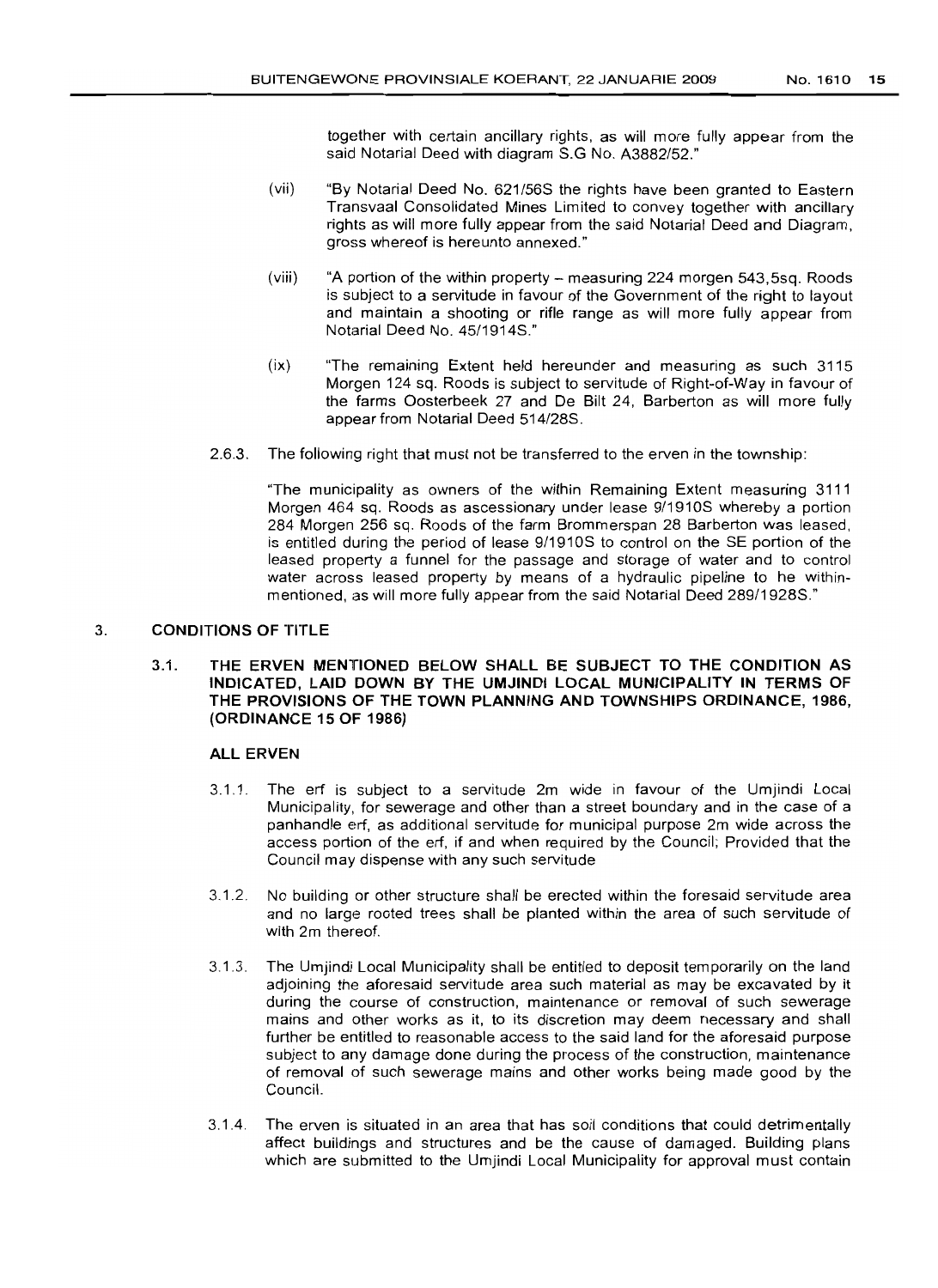remedial actions which are in accordance with the recommendations contained in the geo-technical report that was compiled for the township so as to eliminate possible damage to buildings and structures as a result of the unfavourable soil conditions, unless proof can be submitted to the Umjindi Local Municipality that such remedial actions are unnecessary or the same result could be achieved in a more effective manner.

### **4. CONDITIONS WHICH, IN ADDITION TO THE EXISTING PROVISIONS OF THE RULING TOWN PLANNING SCHEME, HAVE TO BE INCORPORATED, IN 'rERMS OF SECTION 125 OF ORDINANCE 15 OF 1986**

#### 4.1. **CONDITIONS APPLICABLE TO ALL ERVEN**

- 4.1.1. Except with the written consent of the Umjindi Local Municipality, and subject to such conditions as it may impose, neither the owner nor any other person shall -
	- 4.1.1.1. have the right, save and except to prepare the erf for building purposes, to excavate any material therefrom;
	- 4.1.1.2. sink any wells or boreholes thereon or abstract any sub-terranean water therefrom; or
	- 4.1.1.3. make or permit to be made, on the property for any purpose whatsoever, any tiles of earthenware pipes other articles of a like nature.
- 4.1.2. Where, in the opinion of the Umjindi Local Municipality, it is impracticable for stormwater to be drained from higher lying erven direct to a public street, the owner of the lower lying erf shall be obliged to accept and permit the passage over the erf of such stormwater: Provided that the owners of any higher lying erven, the stormwater from which is discharged over any lower lying erf, shall be liable to pay a proportionate share of the cost of any pipeline of drain which the owner of such lower lying erf may find necessary to lay or construct for the purpose of conducting the water to discharged over the erf.
- 4.1.3. No building whatsoever may be erected on a property which will probably be flooded by a public stream on average every fifty years, as indicated on the Map of the Scheme: Provided that the Umjindi Local Municipality may permit the erection of buildings on such portion if it is convinced that the said portion will no longer be subjected to flooding.
- 4.1.4. The siting of buildings, including outbuildings, on the erf and entrances to and exists from the erf to a public street system shall be to the satisfaction of the Umjindi Local Municipality.
- 4.1.5. The main building, which shall be completed building and not one that has been partly erected, and is to be completed at a later date, shall be erected simultaneously with, or before outbuildings.
- 4.1.6. No material or goods of any nature whatsoever shall be dumped or placed within the building restriction area along any street, and such area shall be used for no other purpose than the laying out of lawns, gardens, parking or access roads: Provided that if it is necessary for a screen wall to be erected on such a boundary, this condition may be relaxed by the Umjindi Local Municipality and subject to such conditions as may be determined by it.
- 4.1.7. A screen wall or walls shall be erected and maintained to the satisfaction of the Umjindi Local Municipality as and when required by it.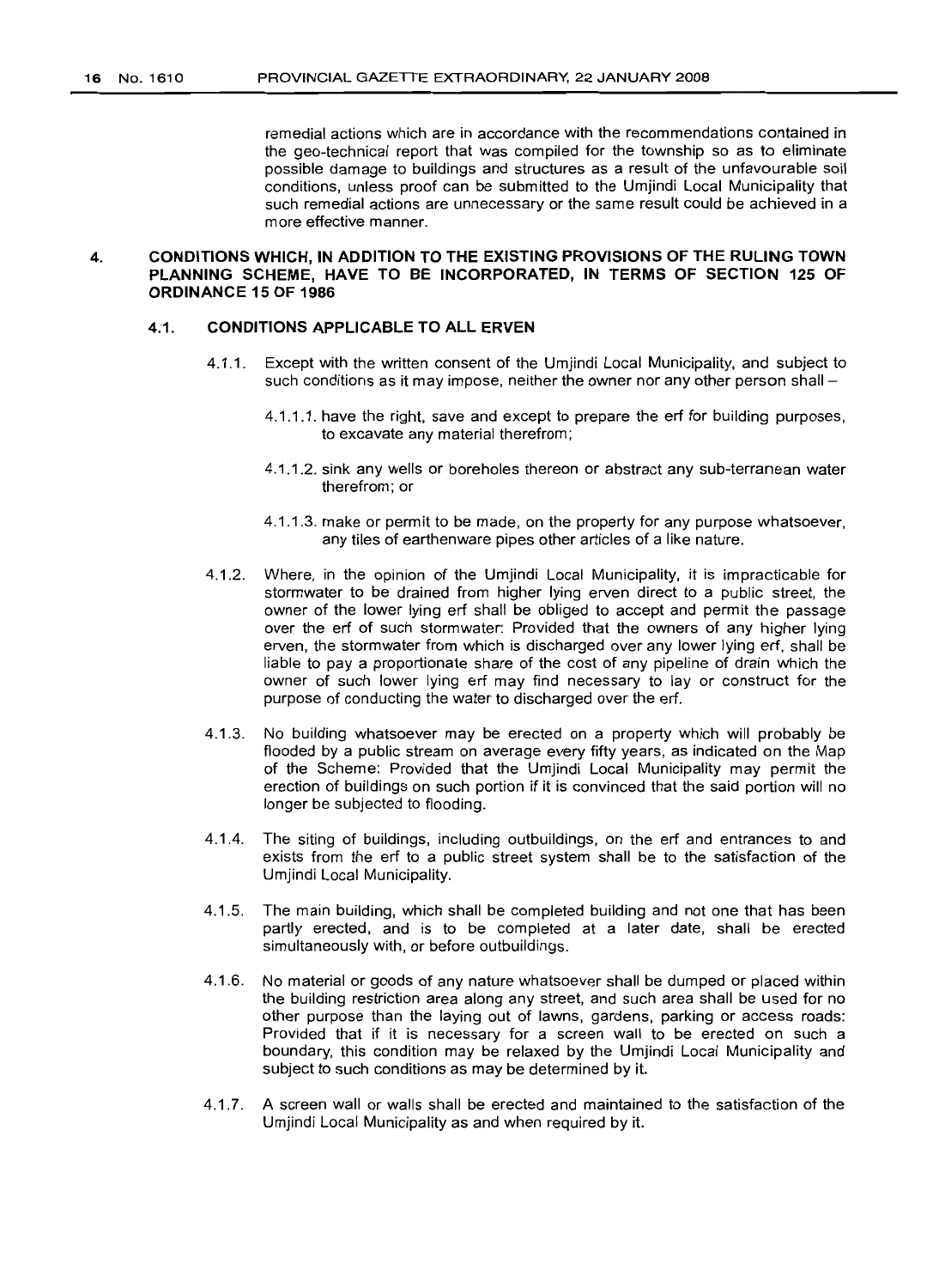- 4.1.8. If the property is fenced, such fence, and the maintenance thereof shall be to the satisfaction of the Umjindi Local Municipality.
- 4.1.9. The registered owner is responsible for the maintenance of the whole development of the property. If the Umjindi Local Municipality is of the opinion that the property, of any portion of the development, is not being satisfactory maintained, the Umjindi Local Municipality shall be entitled to undertake such maintenance at the cost of the registered owner.

#### 4.2. ERVEN 4565 TO 4879,4908 TO 4944 TO 5214, 5216 TO 5275 TO 5416, 5418 TO 5425 AND 5427 TO 5878:

The use zone of the erven shall be "RESIDENTIAL 1:'

The erf and the buildinqs erected thereon, or which are to be erected thereon shall be used for dwelling houses and with the special consent of the local authority for places of public worship, places of instruction, social halls, institutions and special uses.

- 4.2.1. The height of buildings on the stand shall not exceed 2 storeys.
- 4.2.2. The coverage of buildings on the stand shall not exceed 50%;
- 4.2.3. The density of buildings shall not exceed 1 dwelling unit per erf.
- 4.2.4. Buildings, including outbuildings, hereafter erected on the erf shall not be located less than 5,00m from any street boundary and not less than 2,00m from any side boundary: Provided that the local authority may relax any building line if in its opinion it would lead to an overall improvement of the development of the erf.

#### 4.3. ERF 5426 AND 5417

The use zone of the erven shall be "INSTITUTIONAL "

The erf and the buildings erected thereon, which are to be erected thereon shall be used for institutions places of public worship and places of instruction, and with the special consent of the local authority for social halls, special uses, dwelling units, residential buildings related to the main use.

- 4.3.1. The height of buildings on the stand shall not exceed 3 storeys.
- 4.3.2. The coverage of buildings on the stand shall not exceed 70%
- 4.3.3. Buildings, including outbuildings, hereafter erected on the erf shall not be located less than 5,00m from any street boundary and not less than 2,00m from any side boundary: Provided that the local authority may relax any building line if in its opinion it would lead to an overall improvement of the development of the erf.

#### 4.4. ERF 5215

The use zone of the erf shall be "BUSINESS 1."

The erf and the buildings erected thereon, or which are to be erected thereon shall be used for places of refreshments, shops, hotels, dwelling units, residential buildings, places of public worship, places of instruction social halls, dry cleaners and offices and with the special consent of the local authority for buildings not in columns (3) and (5).